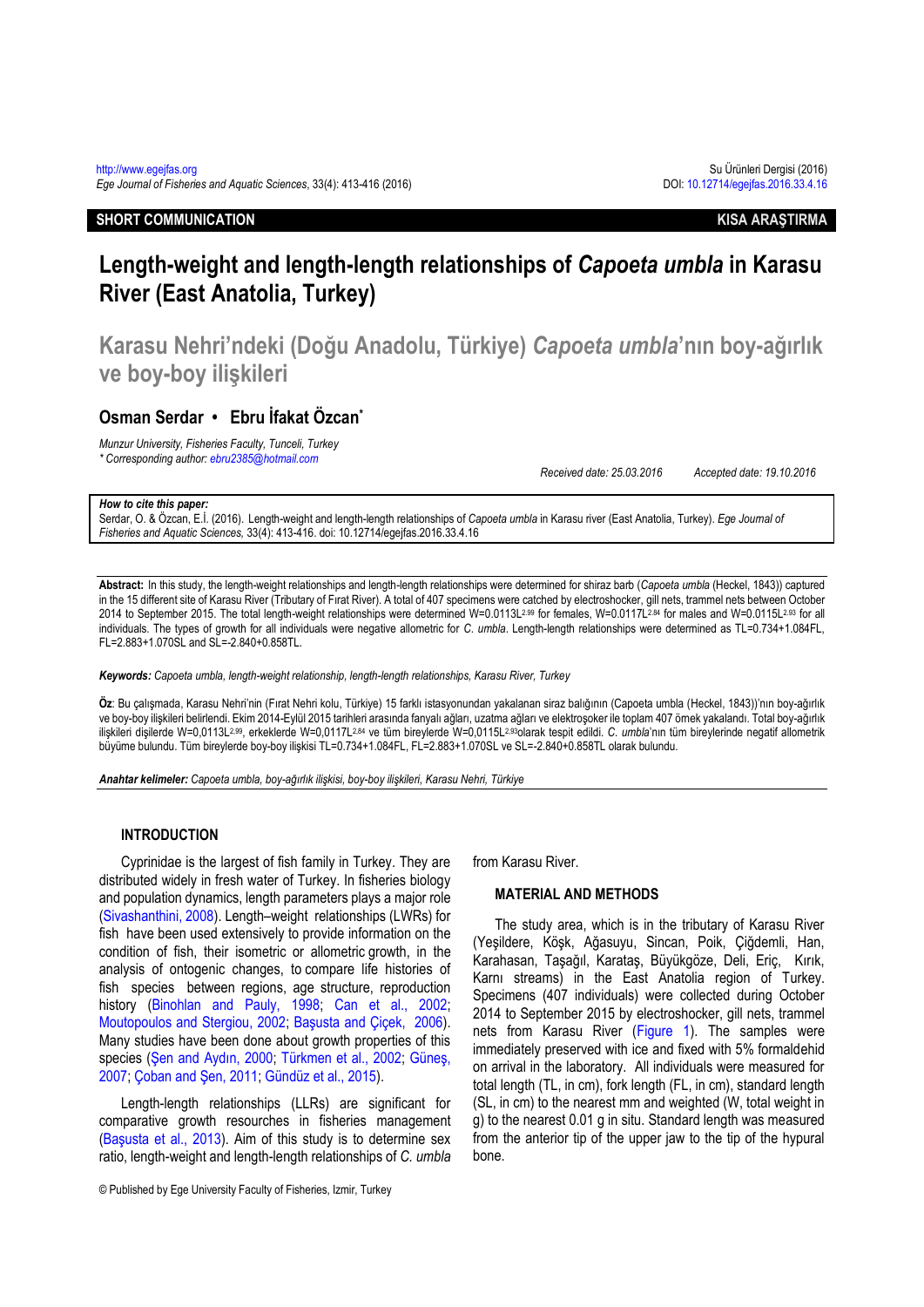

<span id="page-1-0"></span>**Figure 1.** Sampling sites on the Karasu River

The length-weight relationship was calculated using the expression: W= a L<sup>b</sup> (Sparre and Venema, 1998), where the W is the body weight  $(q)$ , L the total length  $(cm)$ , "a" the intercept of the regression and "b" is the regression coefficient. Student t-test was used the determine whether the difference between length and weight are significant. In the length weight equation a and b are intercept and the slope (exponent) of the length weight curve, respectively (Türker-Çakır et al., 2008; Başusta et al., 2012). The student's t-test used to test whether the slope (b) was importantly different from 3, indicate the growth type: isometric ( $b = 3$ ), positive allometric ( $b > 3$ ) or negative allometric (b < 3). Additionally, standard error of the parameter b and the statistical significance level of r<sup>2</sup> were estimated.

Length-length relationships were calculated using linear regression analysis. LLRs were measured as FL=a+bSL, SL=a+bTL and TL=a+bFL equations in all individuals.

#### **RESULTS AND DISCUSSION**

The total of 407 samples caught for the study, 190 (46.68%) were females, 201 (49.38%) were males and 16 (3.93%) were undetermined. The total lengths and weights of investigated specimens varied from 2.5 to 32.9 cm and from 0.3 to 330.0 g, respectively (Table 1). Length-weight relationships for females, males and all individuals were determined as W=0.0113L<sup>2.99</sup>, W=0.0117L<sup>2.84</sup>, W=0.0115L<sup>2.93</sup> respectively [\(Table 1\)](#page-1-1).

| Sex          |     | <b>Total Length</b><br>(cm) |      | Weight (g) |     | <b>Parameters of LWR</b> |                   |      |  |
|--------------|-----|-----------------------------|------|------------|-----|--------------------------|-------------------|------|--|
|              |     | Min                         | Max  | Min        | Max |                          | $b\pm$ (SE)       |      |  |
| Female       | 190 | 9.4                         | 32.3 | 8.4        | 324 | 0.0113                   | $2.99 \pm 0.0016$ | 0.97 |  |
| Male         | 201 | 10.1                        | 32.9 |            | 330 | 0.0117                   | $2.84 \pm 0.0014$ | 0.94 |  |
| Undetermined | 16  | 2.5                         | 9.7  | 0.3        | 7.4 | 0.0114                   | 2.86±0.0011       | 0.98 |  |
| All          | 407 | 2.5                         | 32.9 | 0.3        | 330 | 0.0115                   | $2.93 \pm 0.0013$ | 0.96 |  |

<span id="page-1-1"></span>**Table 1.** Total length-weight relationships of *C. umbla* in Karasu River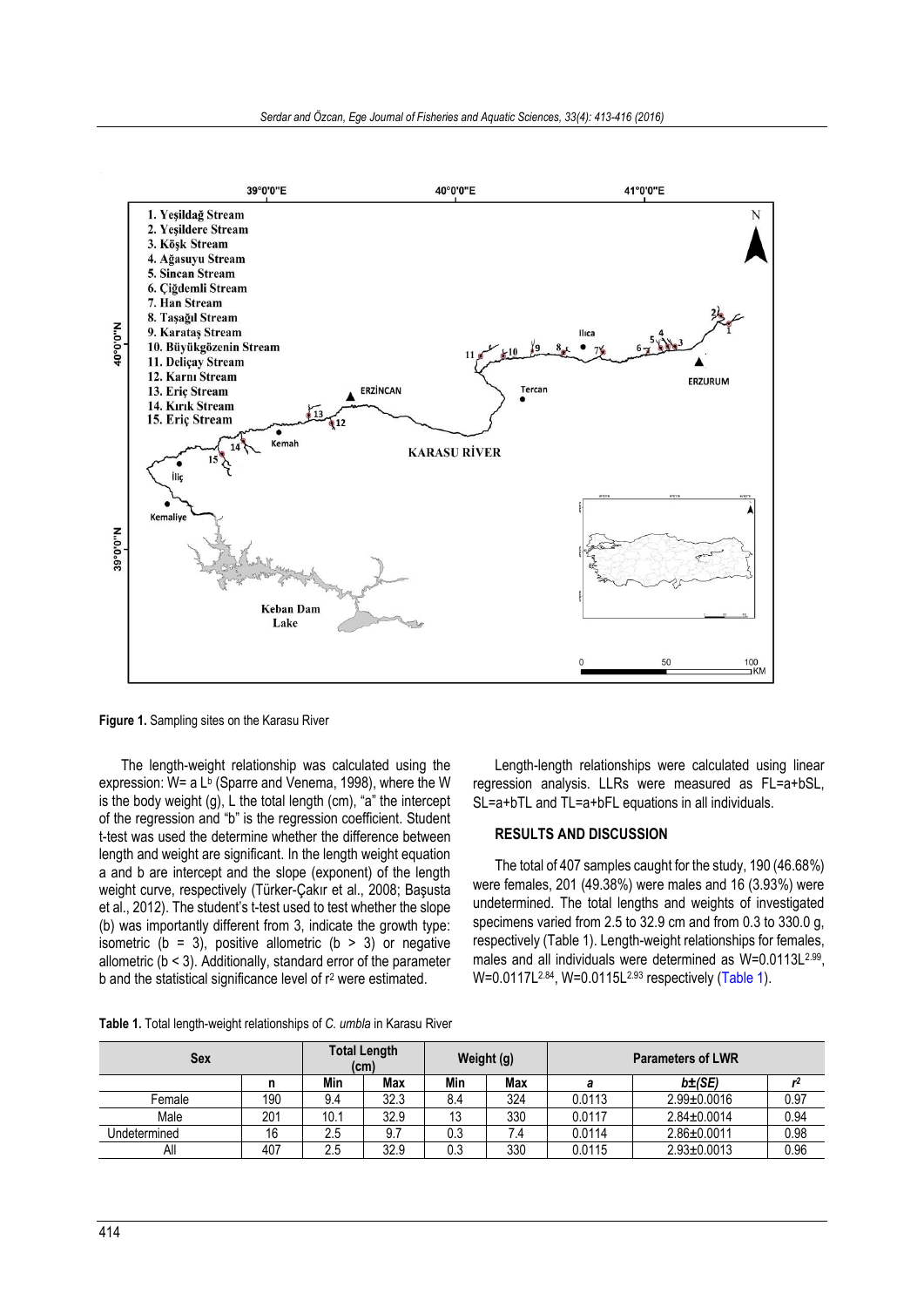There have been different studies on the length-weight relationships of *C. umbla* inland waters and the b values declared in these studies are presented i[n Table 2.](#page-2-0)

There have been some other studies of *C. umbla* other localites ([Şen and Aydın, 2000](#page-3-5); [Türkmen et al., 2002;](#page-3-6) [Güneş,](#page-3-7)  [2007;](#page-3-7) [Çoban and Şen, 2011](#page-3-8)[; Gündüz et al., 2015\)](#page-3-9) and min-max total length value reported in these studies are presented in [Table 2.](#page-2-0) The previous studies of *C. umbla* found that minimum total length by [Şen and Aydın](#page-3-5) 15.00 cm, [Güneş](#page-3-7) 11.62 cm, [Çoban and Şen](#page-3-8) 18.62 cm[, Gündüz et al.,](#page-3-9) 13.20 cm. But in these studies minimum total length value of *C. umbla* reported as 2.50 cm.

<span id="page-2-0"></span>**Table 2.** Some study results of length-weight relationship for *C. umbla* in different areas

| Şen and Aydın,           |
|--------------------------|
|                          |
| (2000)                   |
| Türkmen et al            |
| (2002)                   |
|                          |
| Güneş, (2007)            |
|                          |
| Güneş, (2007)            |
| Coban and                |
| Şen, (2011)              |
| Coban and                |
| Şen, (2011)              |
|                          |
| Gündüz et al.,<br>(2015) |
|                          |
| This Study               |
|                          |

In this study, the LWRs were highly significant; all individuals of *C. umbla* were determined between length and weight very strong positive relationship in Karasu River  $(r^2=0.96)$ . The high values of  $r^2$  indicate that the length relationships are linear observed range of values. The equations for derivation of the lengths measurements presented may enable researchers to gain useful information about length conversions. The b values were determined as 2.99 for females, 2.84 for males and 2.93 for all individuals in Karasu River. The growth of all individuals was negative

allometry (b<3; P<0.05) in Karasu River [\(Table 2\)](#page-2-0). No significant differences were found between total length-weight of males and females (P< 0.05).

[Şen and Aydın, \(2000\)](#page-3-5); [Gündüz et al., \(2015\);](#page-3-9) [Türkmen et](#page-3-6)  [al., \(2002\);](#page-3-6) [Güneş, \(2007\)](#page-3-7); [Çoban and Şen, \(2011\)](#page-3-8) were calculated a and b values for this species and this values were similar with this study [\(Table 2\)](#page-2-0). The length–weight relationship in fishes can be affected by a number of factors, including season, habitat, gonad maturity, sex, diet and stomach